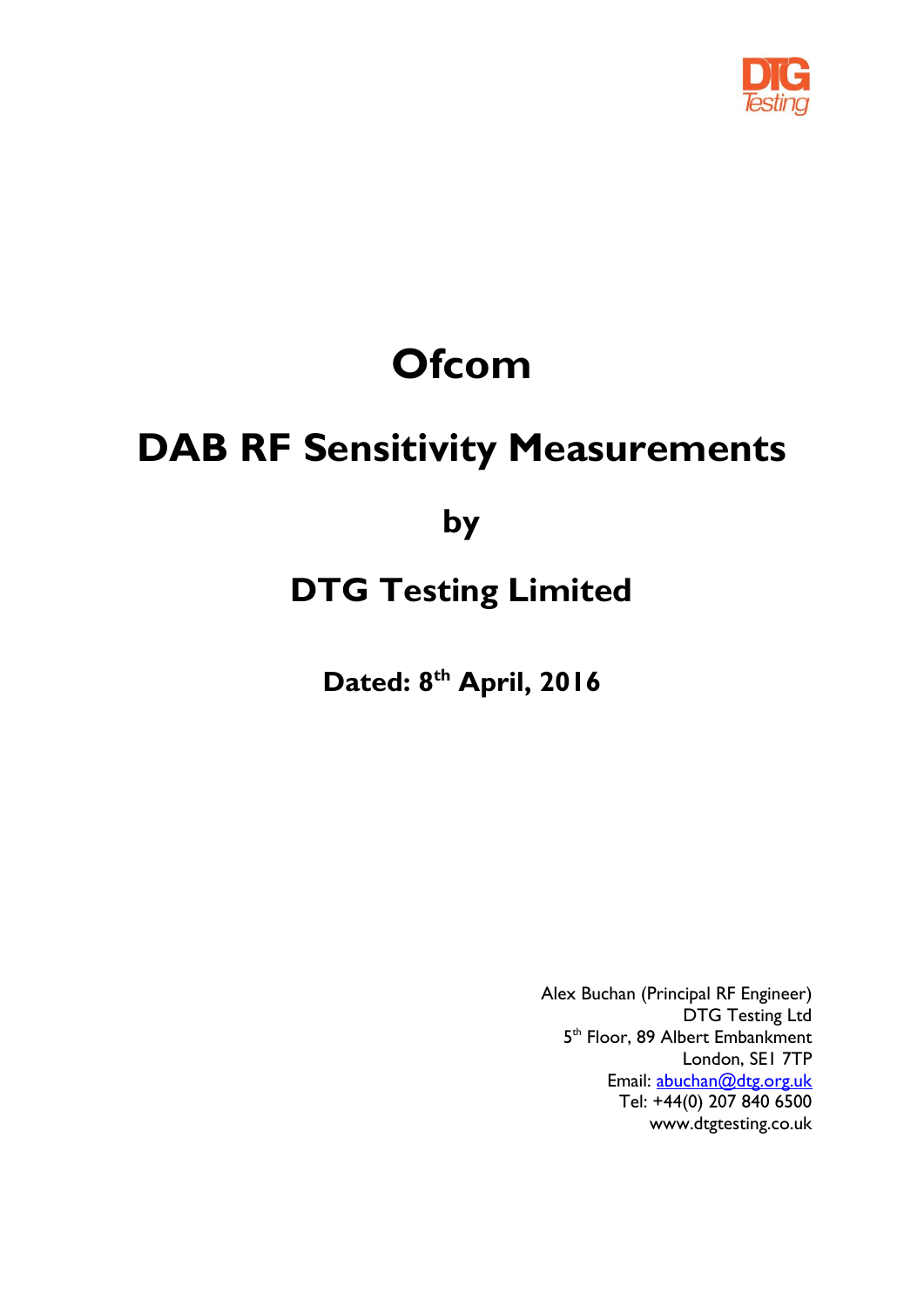

#### **Contents**

| $\mathbf{L}$ |                |  |  |
|--------------|----------------|--|--|
| $2^{\circ}$  |                |  |  |
|              |                |  |  |
|              |                |  |  |
|              |                |  |  |
|              |                |  |  |
|              |                |  |  |
|              |                |  |  |
|              |                |  |  |
|              |                |  |  |
|              |                |  |  |
|              |                |  |  |
|              | $\overline{4}$ |  |  |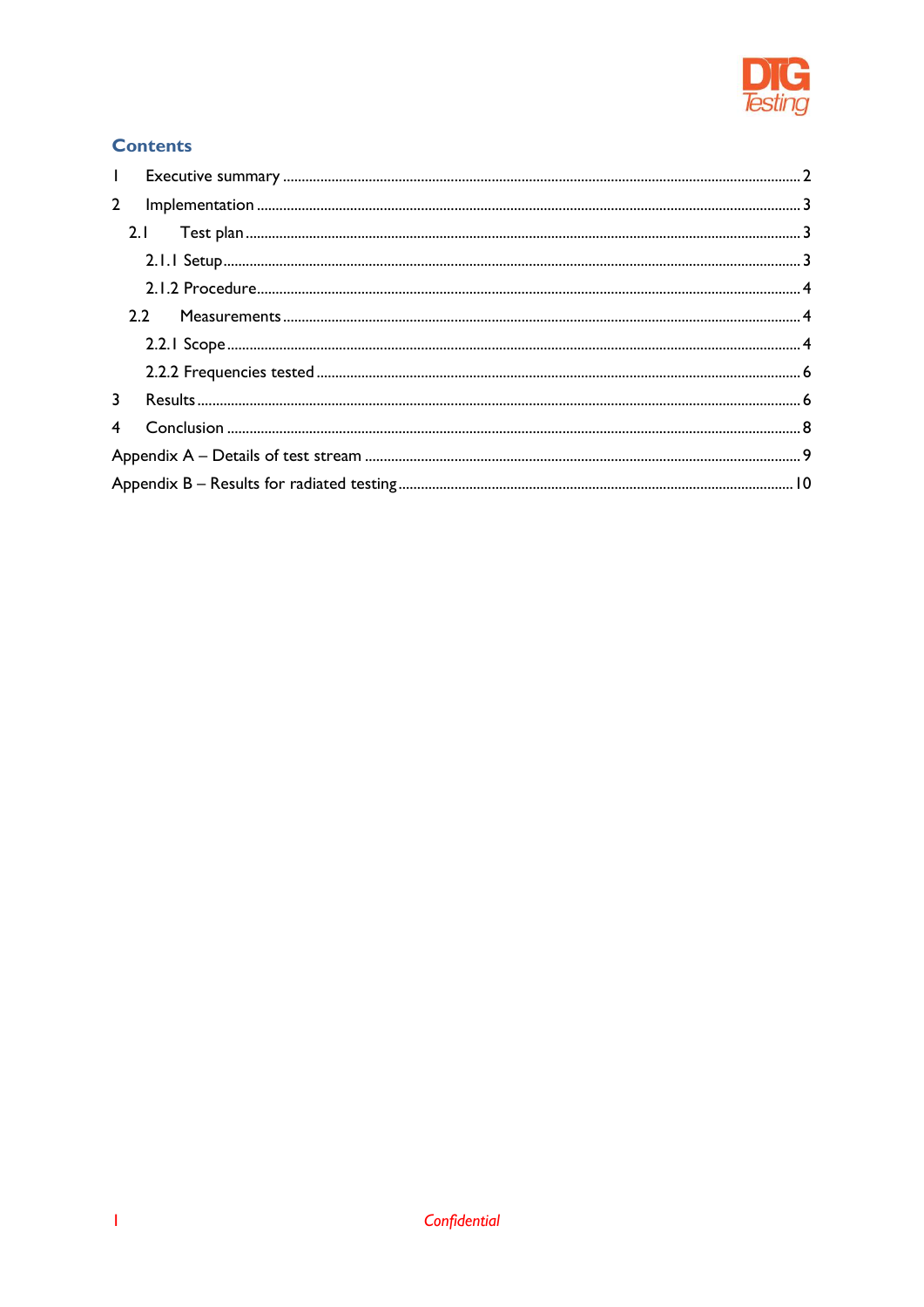

### <span id="page-2-0"></span>**1 Executive summary**

Ofcom have commissioned a programme of radiated tests to understand the minimum RF sensitivity performance for a sample of 20 DAB receivers either supplied by Ofcom or which had previously successfully undergone DAB tick mark conformance testing.

The objective of the programme was to investigate the following:

- a) the RF sensitivity across a range of seven VHF Band III frequencies, six of which are 7D, 8A, 8B, 9A, 9B and 9C as used in the small scale DAB trial, along with 12B which is currently used for the BBC national multiplex; and
- b) the performance across 20 DAB receivers from the DTG DAB Receiver Zoo selected primarily on sales data.

The testing was carried out over two lab days at the DTGTL premises in Vauxhall on the 22<sup>nd</sup> and 23rd of March 2016.

The results showed that the large majority of measurements exceeded the minimum requirements specified for the DAB tick mark. This can be seen from the CDF plot for the radiated testing (18 out of the 20 radios) where between 82% and 100% of measurements (depending on the channel being tested) were better than the minimum threshold. These were from measurements made on mainly domestic radios (13 out of 20) but which also included an AV receiver, a Hi-Fi unit, and 3 handheld radios. In addition, conducted sensitivity measurements were made on 2 in-vehicle radios which passed the requirements across all the frequencies tested.

This shows that although the frequencies tested as part of this programme are not in widespread use in the UK currently, products are still being designed to cater for their usage. Further work may be to expand the number of products tested and include a larger sample of cheaper models, supplemented with sales data, which may not have been submitted for tick mark testing. This may highlight the potential range in performance of products in the market.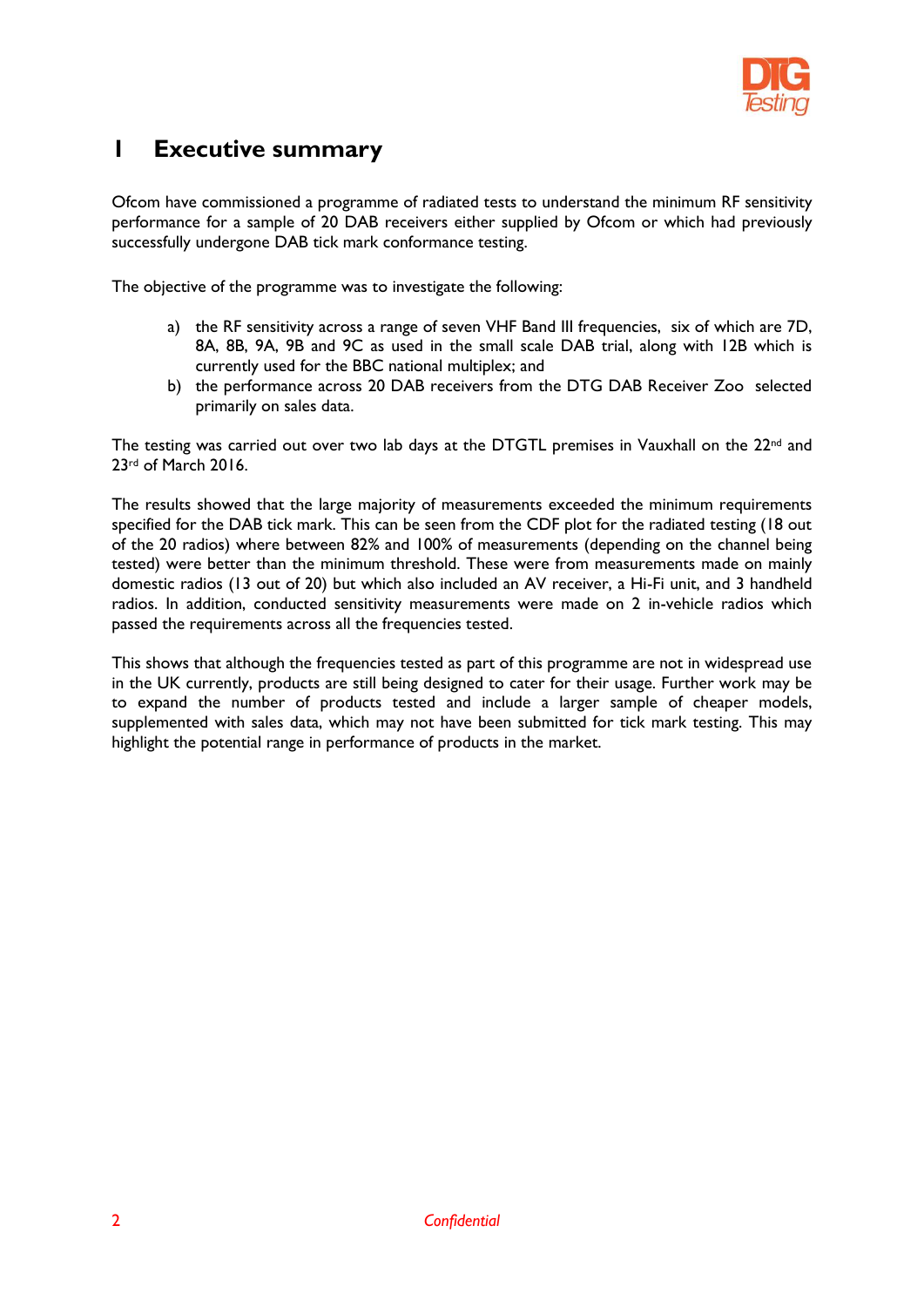

## <span id="page-3-0"></span>**2 Implementation**

#### <span id="page-3-1"></span>**2.1 Test plan**

The procedure and setup used during testing was the same as that used for RF Sensitivity measurements in the DAB tick mark specification<sup>1</sup>, for which DTGTL holds ISO17025 accreditation and against which it has tested over 200 DAB radios against to date.

#### <span id="page-3-2"></span>**2.1.1 Setup**

The diagram below shows the generic setup for DAB RF sensitivity testing in a GTEM cell as used by DTGTL.



The RF signal generator used is a Rohde & Schwarz SFU which allows playback of DAB ETI files at frequencies and signal levels selectable by the user. The ETI file used for testing is as specified in Appendix A of this report and was provided to DTGTL by Digital Radio UK (DRUK) in order to carry out tick mark testing.

The audio from the radio under test is relayed from the GTEM cell to a XENYX1002FX mixing desk via a microphone positioned at the viewing window of the cell. A pair of headphones is used to listen to the output of the mixing desk.

The RF output of the SFU is connected via a 3m long N-Type cable to a power splitter which is positioned just before the input to the GTEM cell. Two identical N-Type cables are connected to the output of the power splitter, one providing the input to the GTEM cell and the other connected to the input of a Rohde & Schwarz FSH4 spectrum analyser. As the RF signal level at the input to the

-

<sup>&</sup>lt;sup>1</sup> <http://www.getdigitalradio.com/industry/technical-documents/>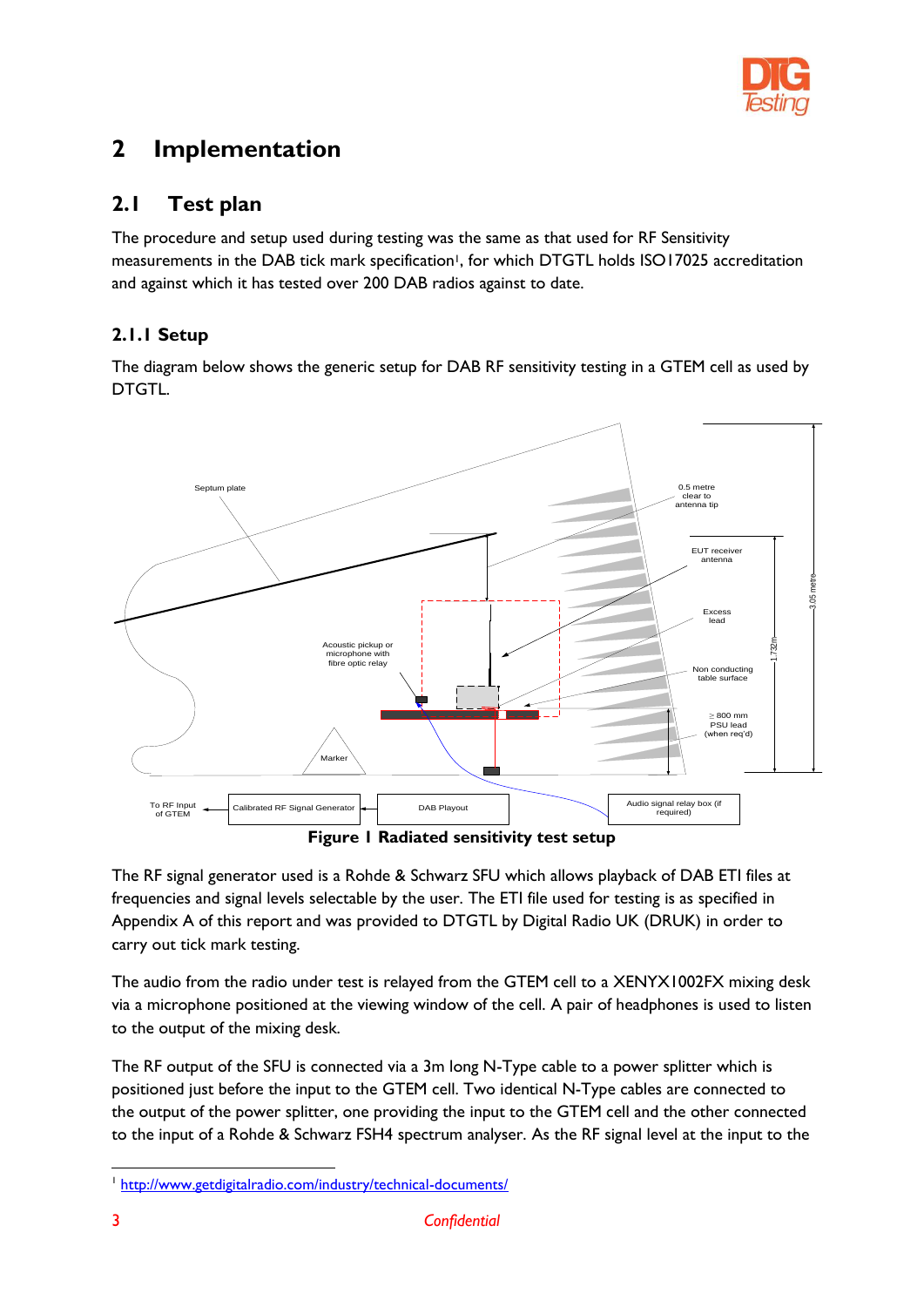

GTEM cell is used to calculate the field strength inside based on GTEM cell calibration data, a spectrum analyser is used to ensure that an accurate reading is taken.

During the testing, sensitivity measurements were made on three handheld radios where the antenna is the set of headphones provided with the radio. The way these were tested was by a person inside the GTEM cell wearing the headphones. The reason for this was so that the effect of the person's body on the antenna/headphones could be taken into account when measuring the sensitivity.

For in-vehicle radios a conducted test is done as per the DAB tick mark specification. This is because of impracticalities in trying to set up a representative radiated test scenario for a radio being used in a vehicle with a glass mounted or mag-mount antenna. The conducted test consists of the RF output of the R&S SFU being connected directly to the input of the in-vehicle radio.

#### <span id="page-4-0"></span>**2.1.2 Procedure**

The minimum RF sensitivity is measured using onset of impairment method (OOI) described in the DAB tick mark specification.<sup>2</sup> The OOI test calls for a 1 kHz audio signal tone to be monitored for acoustic quality over a 30 second period and for the detection of audio impairments.

An impairment is defined as any recognisable deviation from a constant amplitude, constant frequency 1 kHz audio tone; for example audio drops or gaps, or bursts of non-1 kHz signal tone – sometimes called "burbles", "tweets", "chirps" or "birdies".

#### **The OOI method specifies that is if there are no more than three impairments observable in a 10 second time period averaged over 3 cycles (30 seconds), then the receiver has passed the test**.

The 'Sine' service of the ETI file plays out a 1 kHz tone which is used to assess audio glitches as described above.

A summary of the test steps are:

- 1) Carry out a check to verify the test setup is working as expected and that the radio can play the 1kHz tone without any problems – if so the tests can start
- 2) Set the generator to the required frequency and signal level
- 3) Set the analyser to the required frequency
- 4) Tune the radio and ensure the 1kHz tone can be heard without any impairments
- 5) Reduce the RF signal level using the signal generator until the OOI conditions are met
- 6) Record the RF signal level at the last point before the OOI limit was reached this is the minimum RF sensitivity
- 7) Repeat the steps for the next frequency to test.

#### <span id="page-4-1"></span>**2.2 Measurements**

#### <span id="page-4-2"></span>**2.2.1 Scope**

The scope of this proposal is taken from an email to DTG on 27<sup>th</sup> April 2015 from Paul White at the Ofcom Spectrum Policy Group. This outlines the following requirements:

-

<sup>&</sup>lt;sup>2</sup> <http://www.getdigitalradio.com/industry/technical-documents/>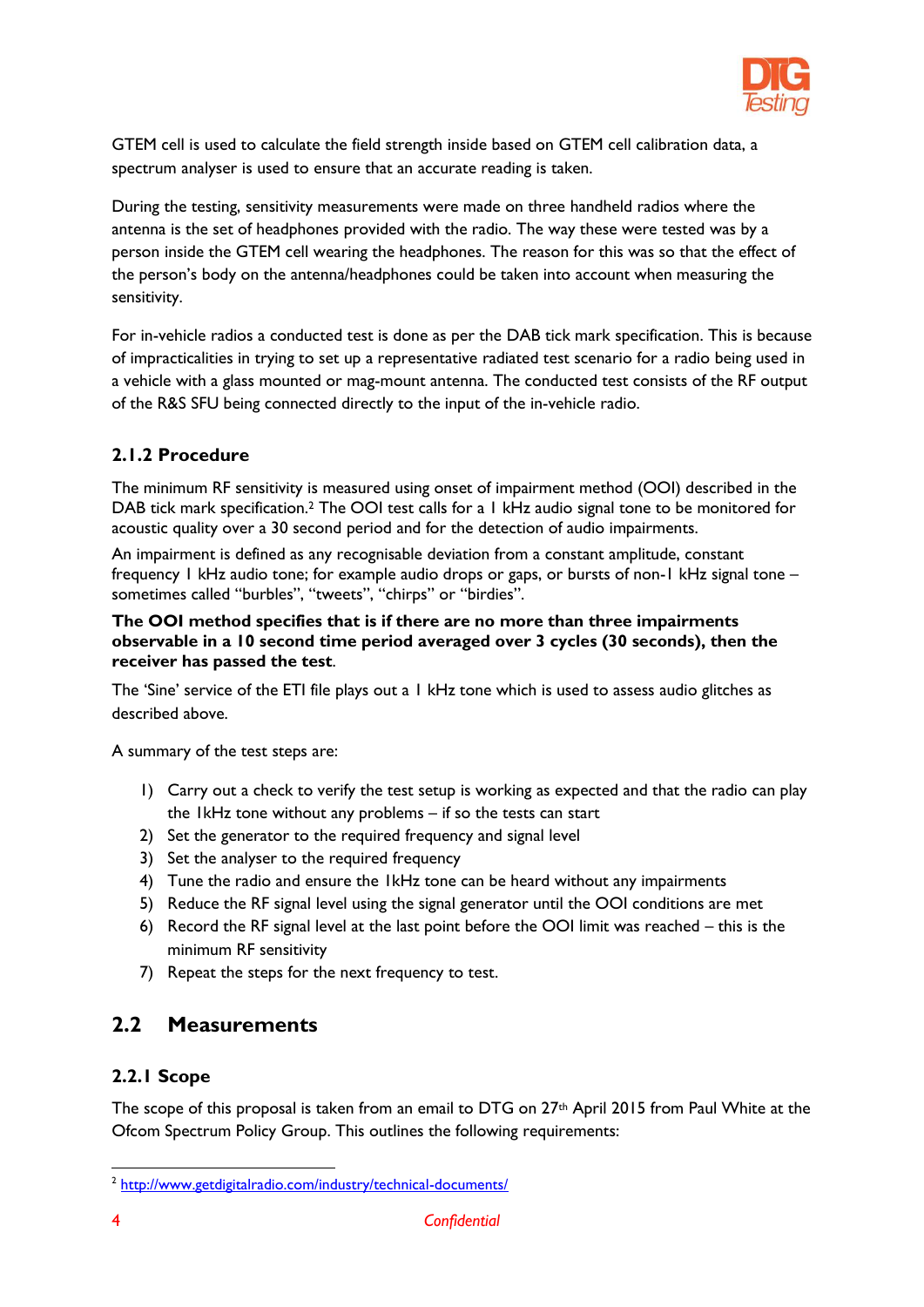

- Minimum RF sensitivity measurements on seven Band III frequencies of 7D, 8A, 8B, 9A, 9B, 9C and one other frequency (to be confirmed by Ofcom) that is currently covered as part of the tick mark testing;
- Tests are to be carried out on a minimum of 20 DAB receivers over 2 lab days;
- The DAB receivers will be selected from the DTGTL DAB receiver Zoo and will have passed tick mark conformance testing; and
- The selection of models from the tick mark tested radios will be based upon highest sales volumes (Ofcom to provide sales data).

In the end, Ofcom provided 7 radios from their test facility at Baldock. The remaining 13 were taken from the DTGTL receiver zoo where 7 of these were specifically listed by Ofcom and the remaining 6 out of the 13 were to be chosen by DTGTL. There were no particular criteria set by Ofcom for choosing the remaining 6 other than that anything too 'niche' should be avoided and that preferably the sample should contain an in-vehicle unit and a Hi-Fi unit. All of the 13 receivers taken from the DTGTL zoo had previously passed the DAB tick mark requirements.

The final set of the receiver types used for the tests and the test ID given to them is shown below.

| <b>Test ID</b>  | DAB receiver type    |
|-----------------|----------------------|
| <b>RX1</b>      | Domestic             |
| RX <sub>2</sub> | Domestic             |
| RX3             | Domestic             |
| RX4             | Handheld             |
| RX5             | Domestic             |
| RX <sub>6</sub> | Domestic             |
| RX7             | Domestic             |
| RX <sub>8</sub> | Domestic             |
| RX9             | Domestic             |
| <b>RX10</b>     | Domestic             |
| <b>RX11</b>     | Domestic             |
| <b>RX12</b>     | Domestic             |
| <b>RX13</b>     | Handheld             |
| <b>RX14</b>     | Handheld             |
| <b>RX15</b>     | Domestic             |
| <b>RX16</b>     | Domestic             |
| <b>RX17</b>     | Hi-Fi                |
| <b>RX18</b>     | <b>AV Receiver</b>   |
| <b>RX19</b>     | In-vehicle head-unit |
| <b>RX20</b>     | In-vehicle head-unit |

#### **Table 1 List of receivers used for testing**

At the time of writing the DTGTL DAB Receiver Zoo consists of 77 radios that have been tested as part of tick mark conformance. These radios are a combination of domestic, in-vehicle and handheld radios as well as AV receivers with DAB tuners. Previous results from testing can be easily referenced in order to compare and verify receiver stability.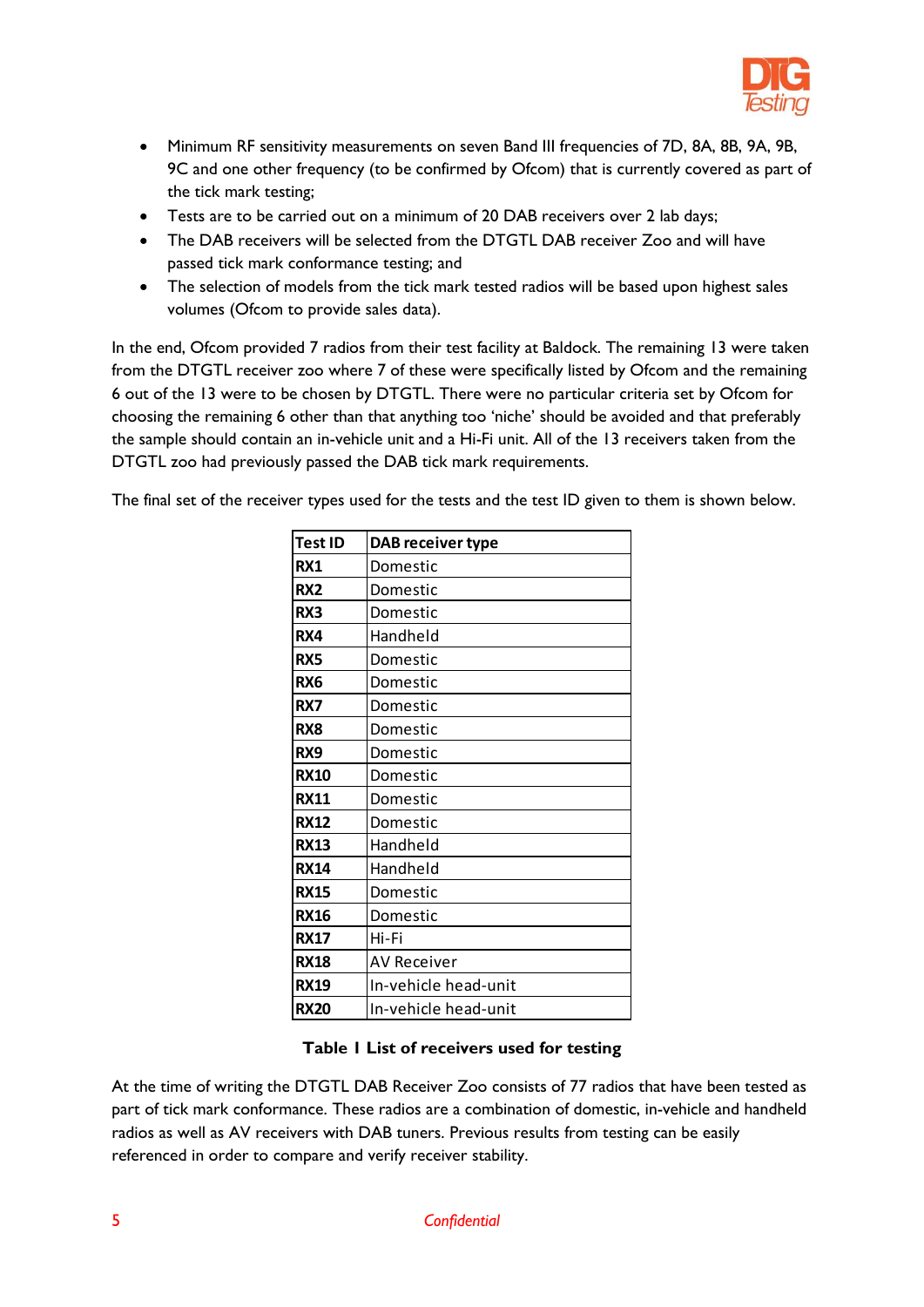

#### <span id="page-6-0"></span>**2.2.2 Frequencies tested**

| Channel | Frequency (MHz) |
|---------|-----------------|
| 7D      | 194.064         |
| 8Α      | 195.936         |
| 8Β      | 197.648         |
| 9Α      | 202.928         |
| 9Β      | 204.64          |
| 9C      | 206.352         |
| 12B     | 225.648         |

Minimum sensitivity tests were carried out on each receiver for the following channels:

#### **Table 2 List of frequencies tested**

Channels 7D to 9C were selected by Ofcom due to the fact they are used as part of the small scale DAB trial they are undertaking. Channel 12B was chosen by DTGTL as it is used by the BBC national multiplex and can provide a comparison between a results for a frequency currently used in the UK against results for frequencies used in the small scale trial.

### <span id="page-6-1"></span>**3 Results**

The results show that on average the receivers comfortably met the minimum sensitivity requirements as specified in the DAB tick mark, across all of the frequencies tested. This can be seen in Table 3 below.

| <b>Channel</b> | <b>Frequency (MHz)</b> | <b>PASS/FAIL</b><br>target threshold<br>(dBµV/m) for OOI<br>test including<br>measurement<br>uncertainty | Average measured<br>radiated sensitivity<br>$(dB\mu V/m)$ | <b>Difference</b><br>between<br>average and<br>pass/fail (dB) |
|----------------|------------------------|----------------------------------------------------------------------------------------------------------|-----------------------------------------------------------|---------------------------------------------------------------|
| <b>7D</b>      | 194.064                | 35.5                                                                                                     | 29.1                                                      | $-6.4$                                                        |
| <b>8A</b>      | 195.936                | 35.6                                                                                                     | 29.1                                                      | $-6.4$                                                        |
| <b>8B</b>      | 197.648                | 35.6                                                                                                     | 27.7                                                      | $-8.0$                                                        |
| <b>9A</b>      | 202.928                | 35.9                                                                                                     | 29.2                                                      | $-6.7$                                                        |
| <b>9B</b>      | 204.64                 | 35.9                                                                                                     | 29.4                                                      | $-6.6$                                                        |
| 9C             | 206.352                | 36.0                                                                                                     | 29.4                                                      | $-6.6$                                                        |
| 12B            | 225.648                | 36.8                                                                                                     | 30.2                                                      | $-6.6$                                                        |

#### **Table 3 Average measured radiated sensitivity**

Individual results for the receivers can be seen in Appendix B of this report but out of the 18 receivers that underwent radiated sensitivity measurements, 4 failed to meet the minimum requirements on some of the frequencies tested. These were receivers RX1, RX2, RX4 and RX5.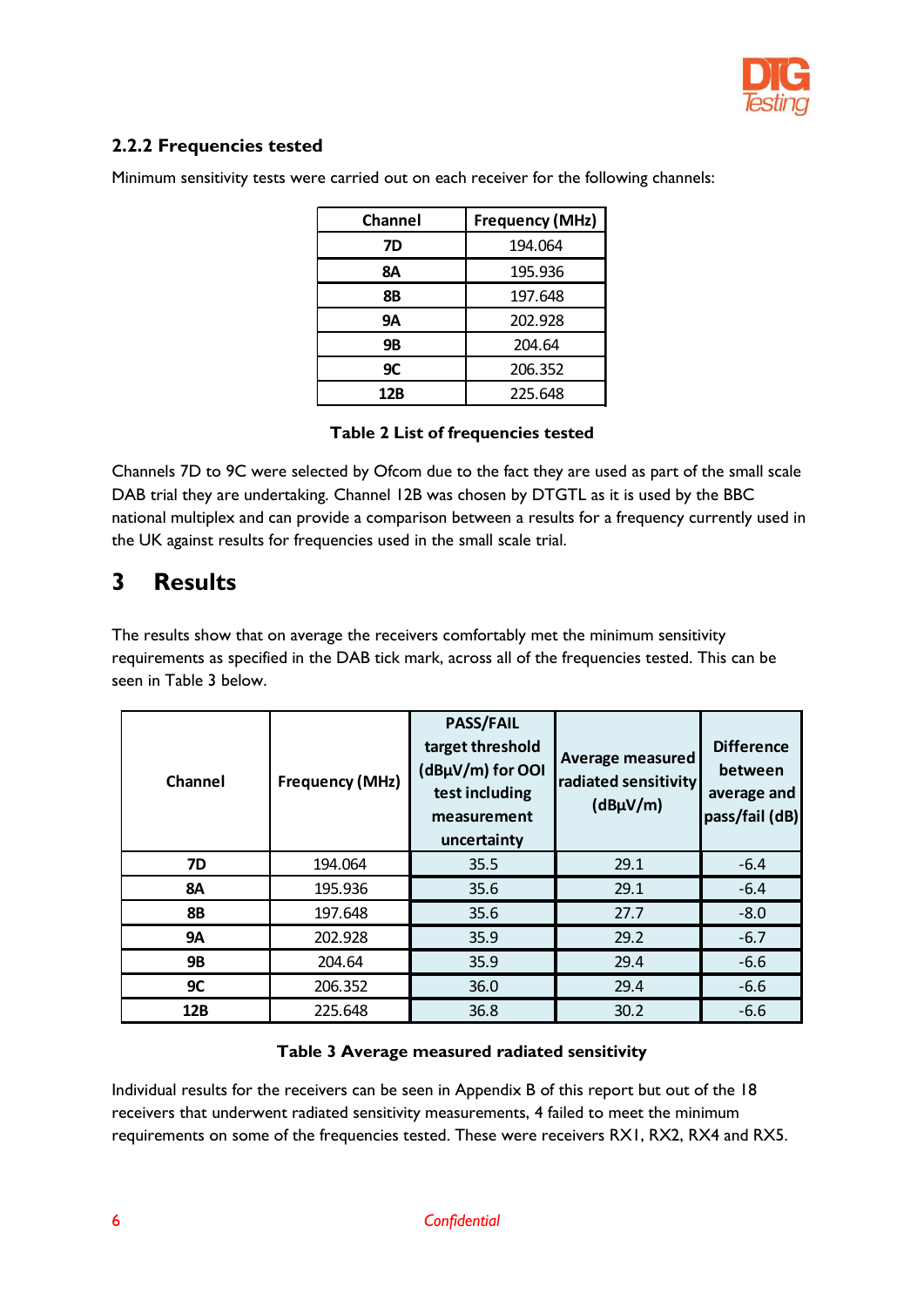



The CDF plot below shows what this means in terms of percentages of receivers that met requirements across each frequency tested.

**Figure 2 CDF of measured radiated sensitivity**

Similarly for the conducted tests carried out on the in-vehicle radios, the receivers were able to meet the requirements although RX20 only marginally passed the requirement for channel 9A by 0.3dB. As only 2 radios were tested in this way the individual results are given below in Table 4.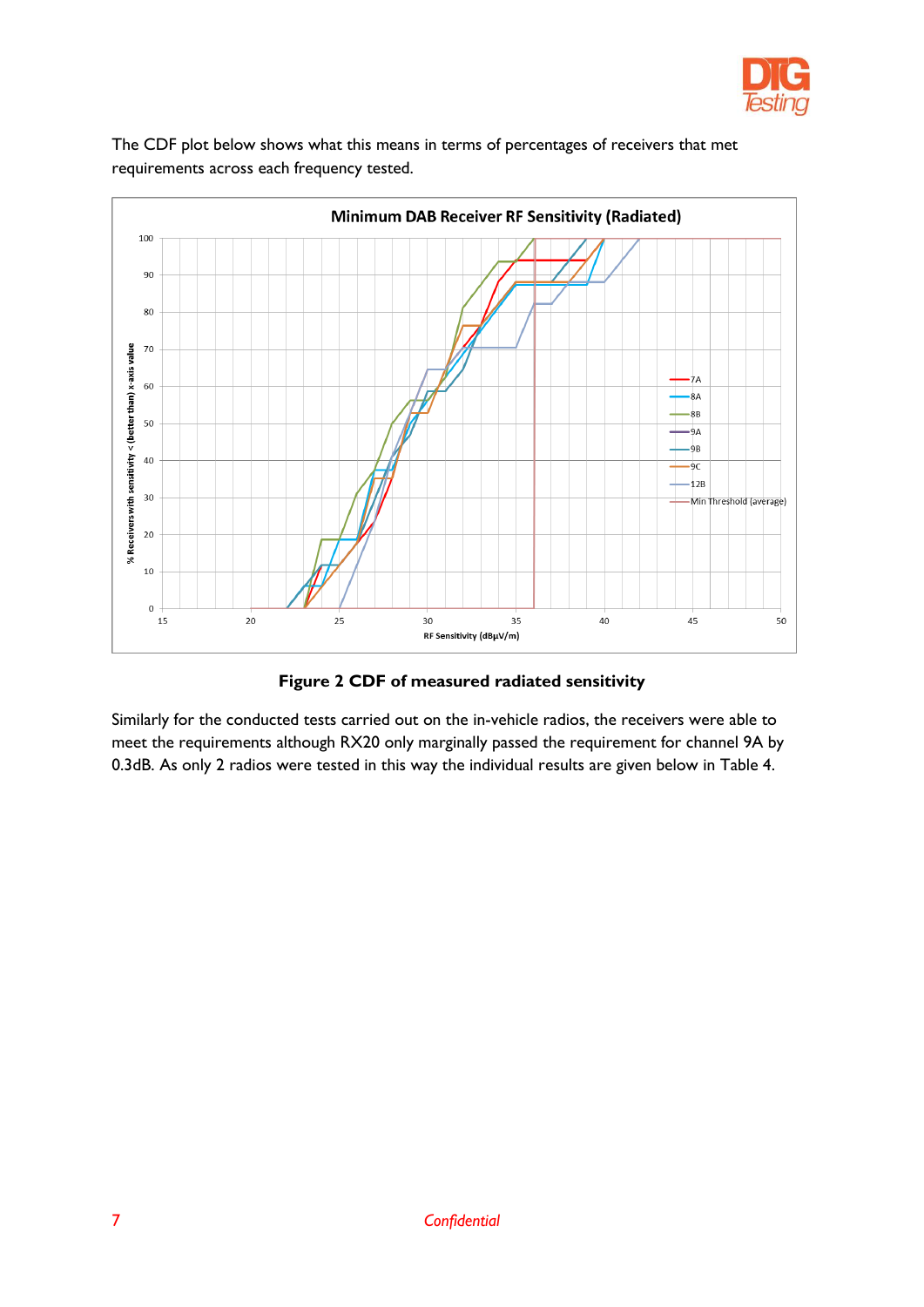

|           |                           |                                                                              |                                                                                                             | input to receiver) | Level at which OOI<br>test Impairment<br>recorded (dBm at |
|-----------|---------------------------|------------------------------------------------------------------------------|-------------------------------------------------------------------------------------------------------------|--------------------|-----------------------------------------------------------|
| Channel   | <b>Frequency</b><br>(MHz) | <b>PASS / FAIL</b><br>target<br>threshold<br>(dBm) for<br>conducted<br>test* | <b>PASS/FAIL</b><br>target threshold (dBm)<br>for conducted test<br>including<br>measurement<br>uncertainty | <b>RX19</b>        | <b>RX20</b>                                               |
| <b>7D</b> | 194.064                   | $-97.7$                                                                      | $-98.6$                                                                                                     | $-100$             | $-100.2$                                                  |
| <b>8A</b> | 195.936                   | $-97.7$                                                                      | $-98.6$                                                                                                     | $-100$             | $-99.5$                                                   |
| <b>8B</b> | 197.648                   | $-97.7$                                                                      | $-98.6$                                                                                                     | $-100.5$           | $-99.8$                                                   |
| <b>9A</b> | 202.928                   | $-97.7$                                                                      | $-98.6$                                                                                                     | $-99.8$            | $-98.9$                                                   |
| <b>9B</b> | 204.64                    | $-97.7$                                                                      | $-98.6$                                                                                                     | $-99.5$            | -99                                                       |
| <b>9C</b> | 206.352                   | $-97.7$                                                                      | $-98.6$                                                                                                     | $-99.7$            | $-99.5$                                                   |
| 12B       | 225.648                   | $-97.7$                                                                      | $-98.6$                                                                                                     | $-99.5$            | $-99.3$                                                   |

#### **Table 4 Measured conducted sensitivity**

## <span id="page-8-0"></span>**4 Conclusion**

Overall, the large majority of measurements exceeded the minimum requirements specified for the DAB tick mark. This can be seen from the CDF plot for the radiated testing (18 out of the 20 radios) where between 82% and 100% of measurements (depending on the channel being tested) were better than the minimum threshold. These were from measurements made on mainly domestic radios (13 out of 20) but which also included an AV receiver, a Hi-Fi, and 3 handheld radios. In addition, conducted sensitivity measurements were made on 2 in-vehicle radios which passed the requirements across all the frequencies tested.

This shows that although the frequencies tested as part of this programme are not in widespread use in the UK currently, products are still being designed to cater for their usage. Further work may be to expand the number of products tested and include a larger range of cheaper models, supplemented with sales data, which may not have been submitted for tick mark testing. This may highlight the potential range in performance of products in the market.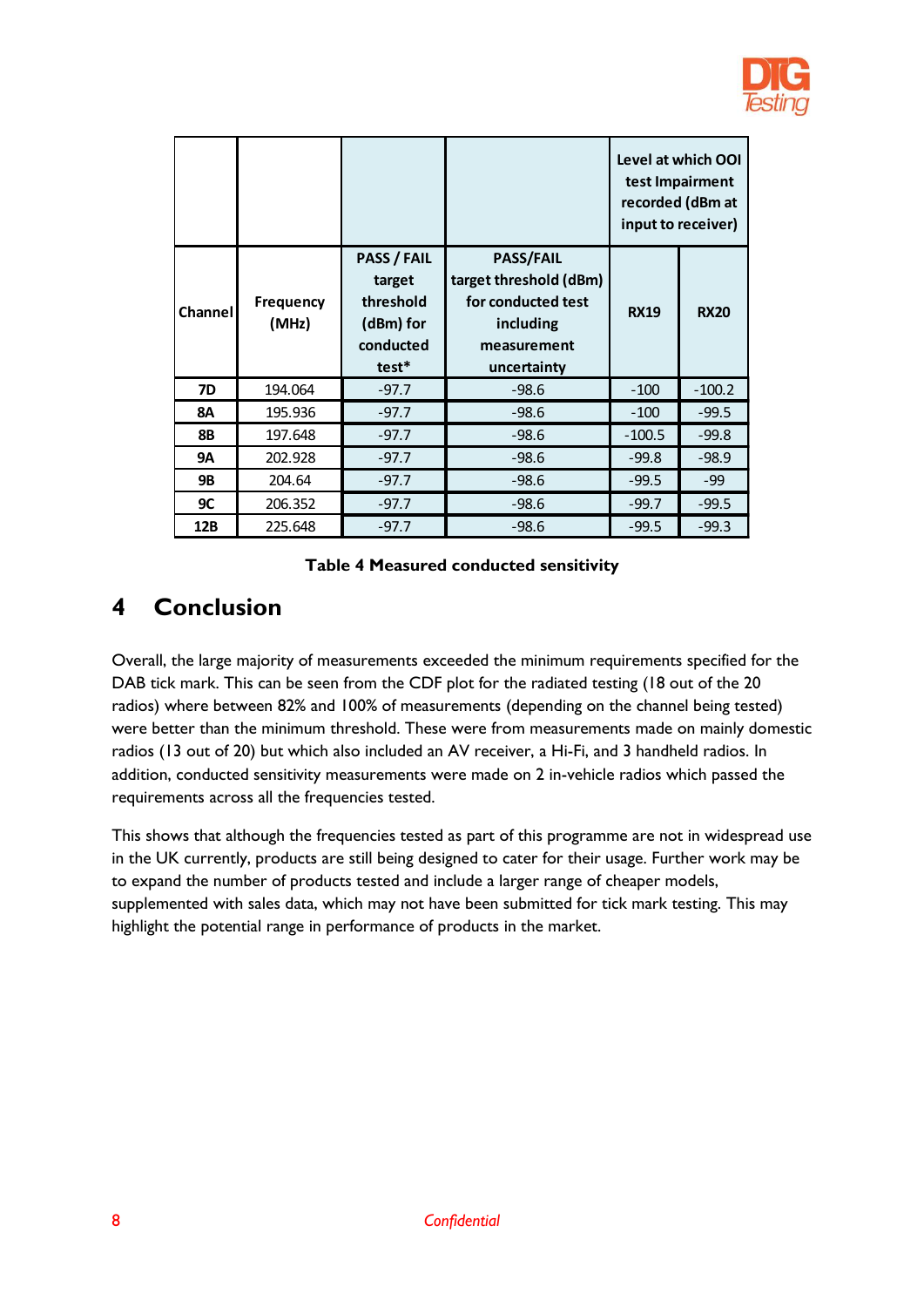

## <span id="page-9-0"></span>**Appendix A – Details of test stream**

#### DRAP-TEG-TESTSTREAM-001\_V0.5.eti

This file contains a 120 minute long ETI (NI) test stream and contains the following sub-channels. (Note that there will be a stream discontinuity at the end of the 120 minute play out file, which will create an audible "glitch" artefact. The stream may be restarted to ensure the stream provides due continuity during the test period.).

The DLS string in SID C000 contains the code 0x0B (end of headline) at the 32nd position and 0x0A (preferred line break) at the 15th position and 0x1f (preferred word break) at the 12th position; and code 0x1f every eight characters from position 33 to the end.

| Service label /<br><b>SID</b>      | <b>Short Label</b> | Bit rate /<br>Codec    | <b>Audio Content</b>   | DLS (note: this is not required for in-vehicle receivers)                      |
|------------------------------------|--------------------|------------------------|------------------------|--------------------------------------------------------------------------------|
| C000<br>Sine $/$                   | Sine               | 128k / MP2/<br>EEP-3A  | 1kHz tone              | "ABCDEFGHIJKLMNOPQRSTUVWXYZabcdefqhijklmnopqrs<br>tuvwxyz0123456789£%& !."()," |
| OOI Music*/<br>C <sub>001</sub>    | <b>OOIMusic</b>    | 128k / MP2/<br>$UEP-3$ | Royalty free<br>music* | "OOI Music Source 128k MP2 UEP-3 Stereo"                                       |
| AHBGCFDEED<br>FCGBHA/C002          | ABCDEFGH           | 128k / MP2             | 1.5kHz tone            | "MP2 128kbps 1.5kHz tone"                                                      |
| <b>IPJOKNLMMLN</b><br>KOJPI / C003 | <b>IJKLMNOP</b>    | 96k / AAC              | 2kHz tone              | "AAC 96kbps 2kHz tone"                                                         |
| QXRWSVTUUT<br>VSWRXQ/<br>C004      | QRSTUVWX           | 96k / AAC              | 3kHz tone              | "AAC 96kbps 3kHz tone"                                                         |

#### **LABEL**: DRAPMUX1 **EID**: C555

\* The music file is AKMusic AK033-"Good Time Grooves - Jazz n Funk", track 11 "newyorkskyline"